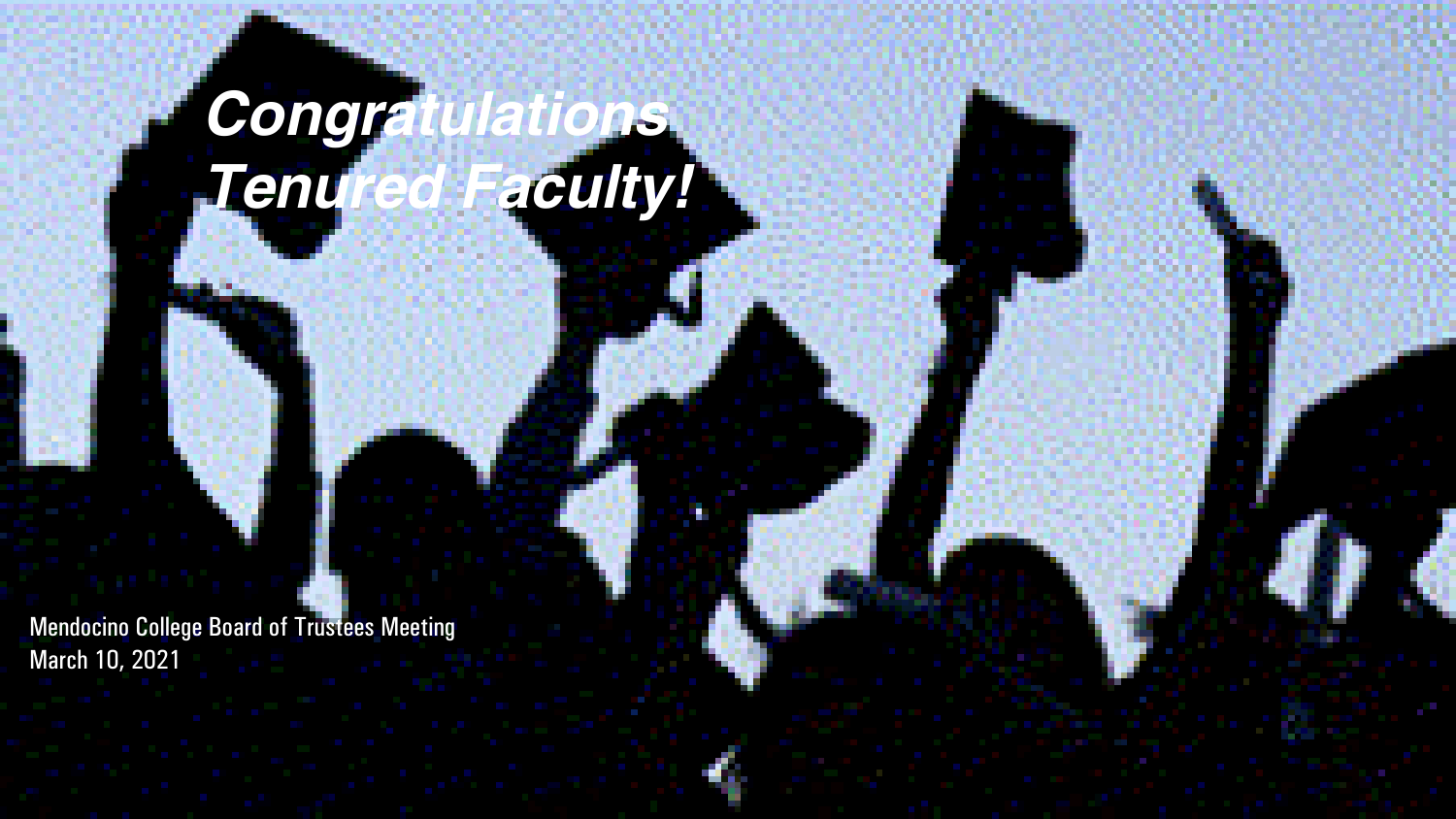## Neeka Aguirre, History

- BA in History from University of Redlands
- MA in History and Archival Studies from Claremont Graduate University
- Started with us as Part-time Faculty in 2013
- Teaches the array of History courses
- Mendocino County Museum Curator
- A faculty leader, spearheading the new symposium series and leading faculty in Student Learning Outcomes
- Mentors other faculty in online teaching
- Key developer of the faculty helping faculty Canvas site.



**TENURE CLASS OF 2021**

**CO S**  $\blacksquare$ 

2  $\equiv$ 55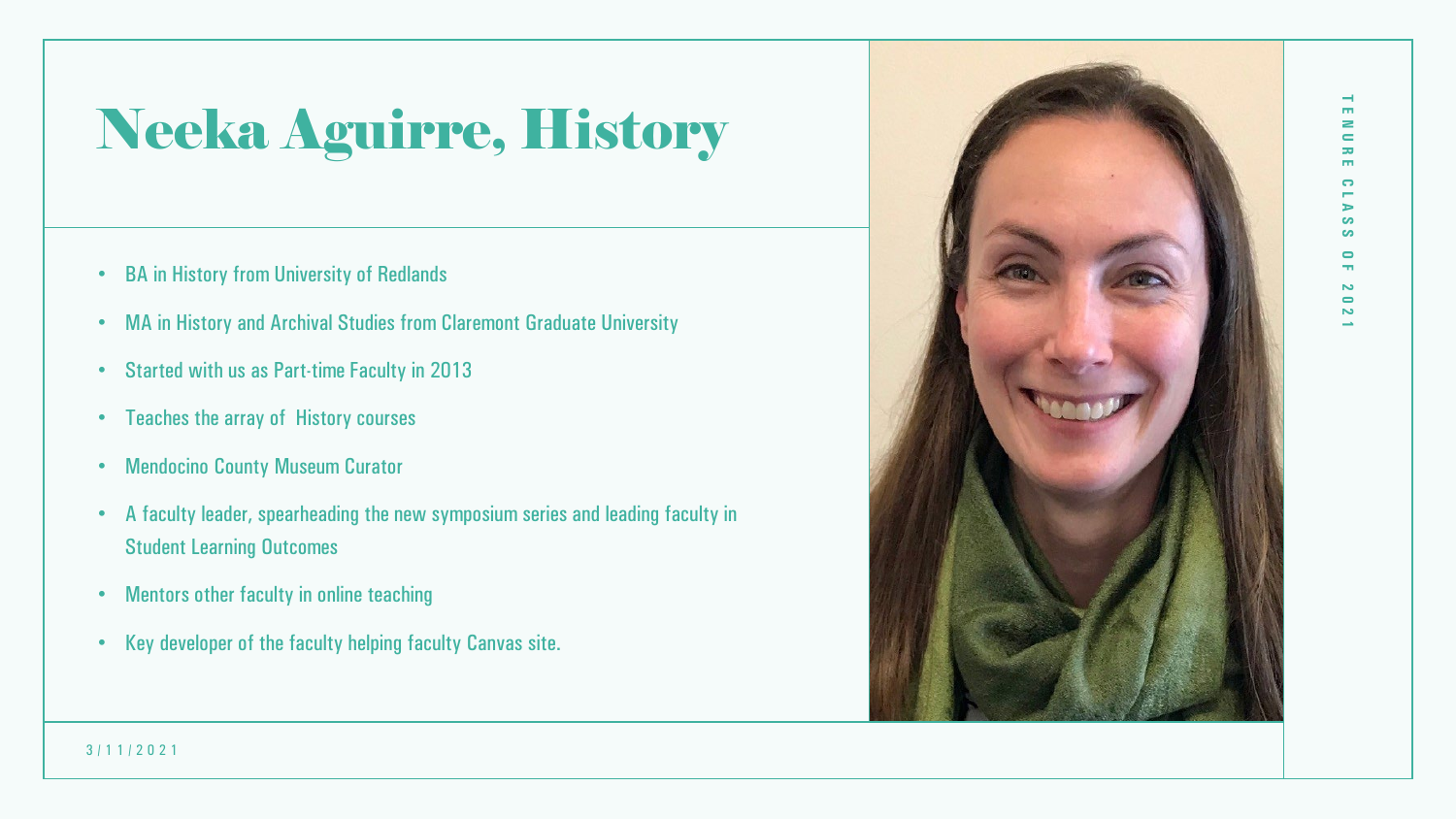

### Chantal Cimmiyotti, Mathematics

- BA in Mathematics-High School Teaching, Minor in Education, UC Santa **Barbara**
- Master's in Education and Single Subject Teaching Credential, Mathematics, UC Santa Barbara
- Taught at Fort Bragg and Ukiah High Schools
- Began as Part-time math faculty at Mendocino College in 2015
- One of our expert online instructors mentoring others
- Leader in AB705 math implementation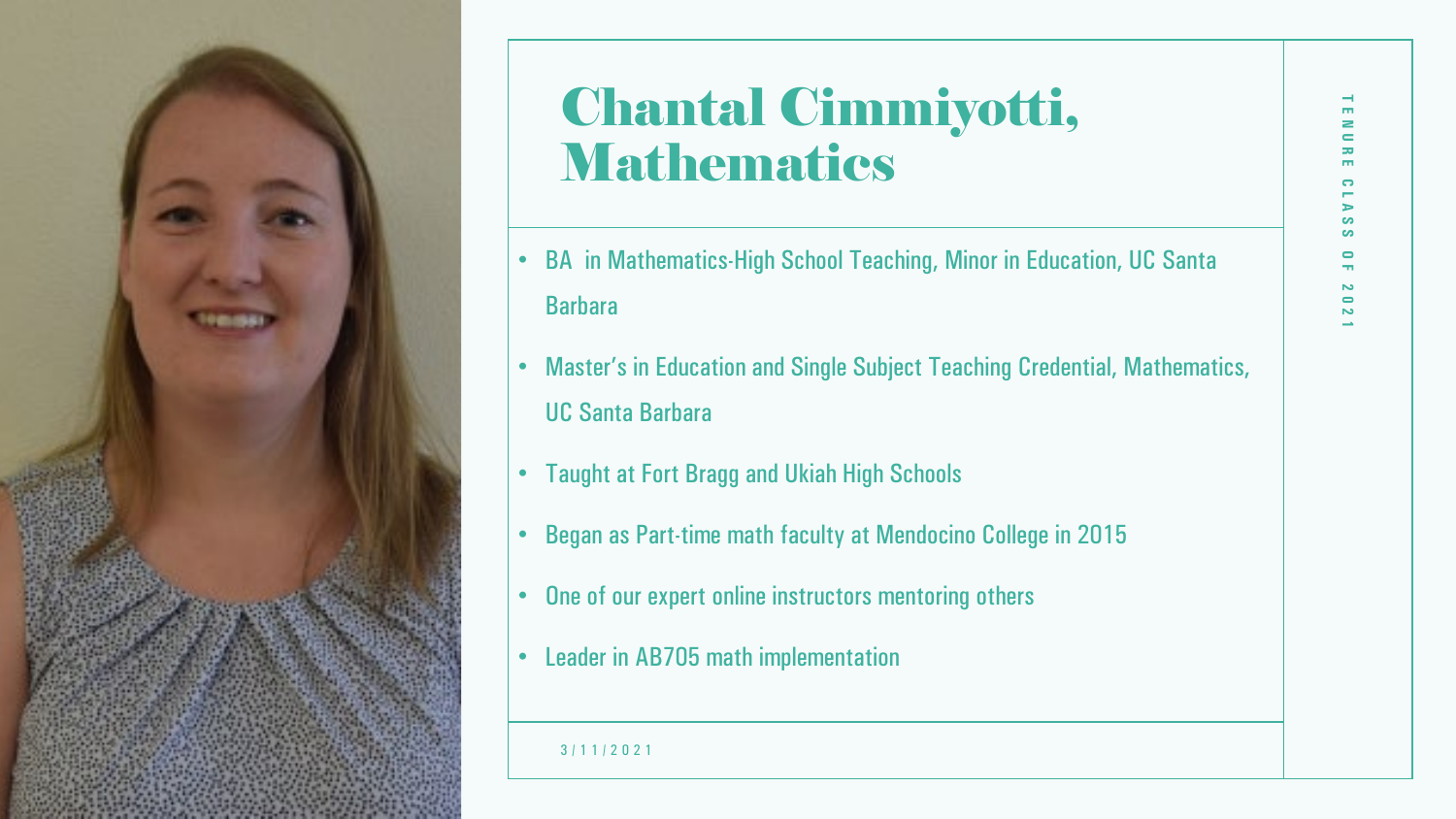

# Heidi Crean, Nursing

- BS in Chemistry, Minor in Biology, Marist College
- Doctor of Chiropractic, Life Chiropractic College West
- MSN Clinical Nurse Leader, Sonoma State University
- Began with the college as an Adventist Health Nurse released to teach
- Recently became an Assistant Director of the Nursing Dept
- Led the department in altering instruction in response to the pandemic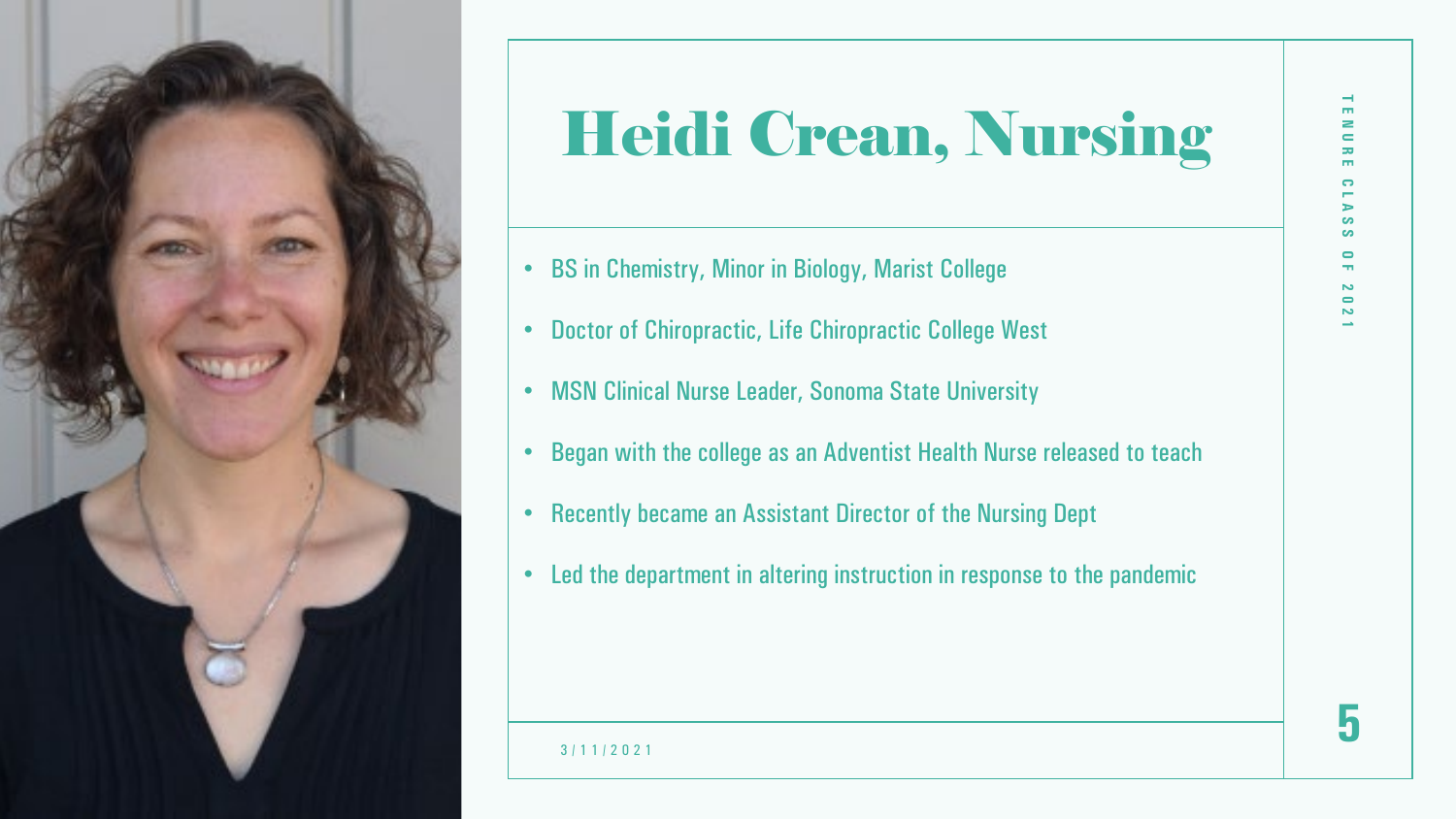## Stephen Decker, Technical Theater



- BA in Technical Theatre, Minor in Art, Western State University
- MFA in Lighting and Scenery, University of Georgia
- Numerous (50+) Credits as Technical Director
- Taught part-time at multiple community colleges.
- Has developed a new Certificate in Technical Theater
- A key faculty in supporting his colleagues through the pandemic with technical support.
- 3D Printed face masks shared by multiple community agencies last Spring 2020
- Faculty leader on the Tech Committee and Curriculum Committee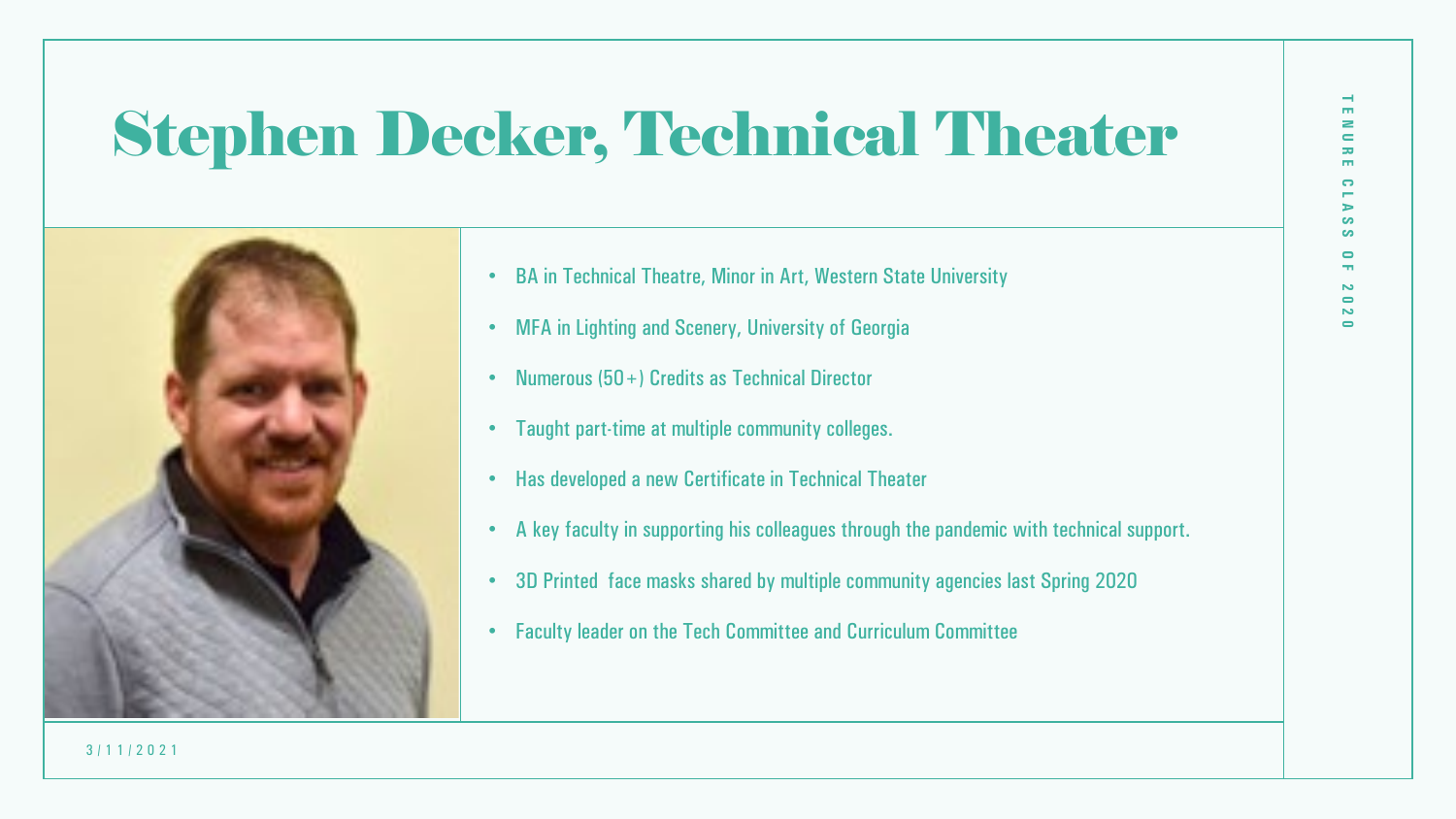

### Emily Hashemian, Counselor EOPS

- BA in Psychology
- MA in Counseling Psychology
- Started with us as an Adjunct Counselor in 2014
- Has taught College & Career Success Courses (CCS)
- Supported outreach efforts to K-12
- Vital to the success of the EOPS program
- Leader in the Counseling department adopting technology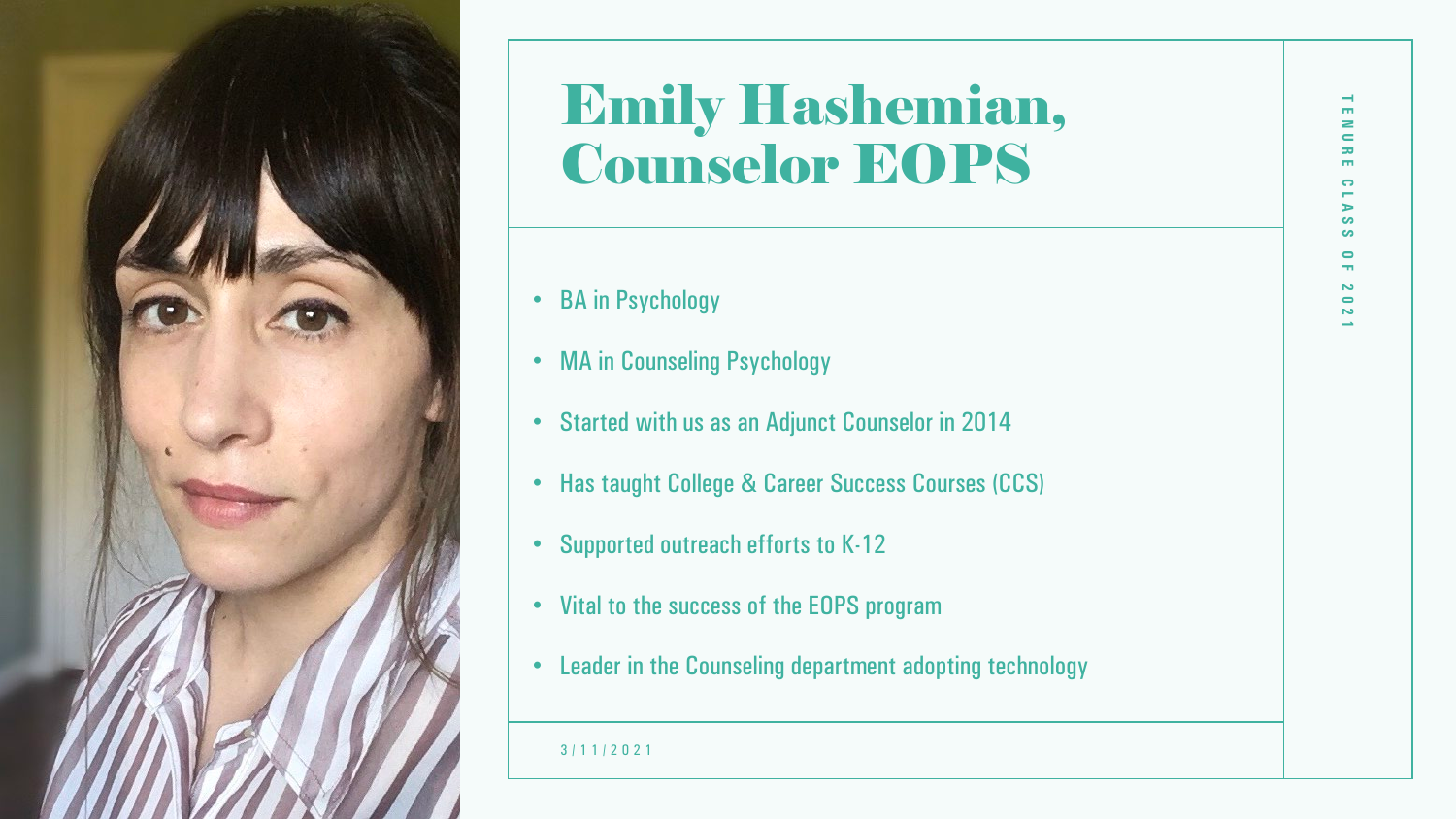

# John Rall, English

- BAs in Philosophy and Anthropology, UC Santa Cruz
- MA in English with emphasis in Comp Lit, San Diego State Univ.
- Taught part-time at multiple community college in San Diego as well as in Bolivia and at high schools
- Teaches in our Pomo Pathways program
- Online teaching expert mentoring other faculty
- Recently became an Academic Senator
- Providing leadership in no-cost textbooks and alternate grading systems